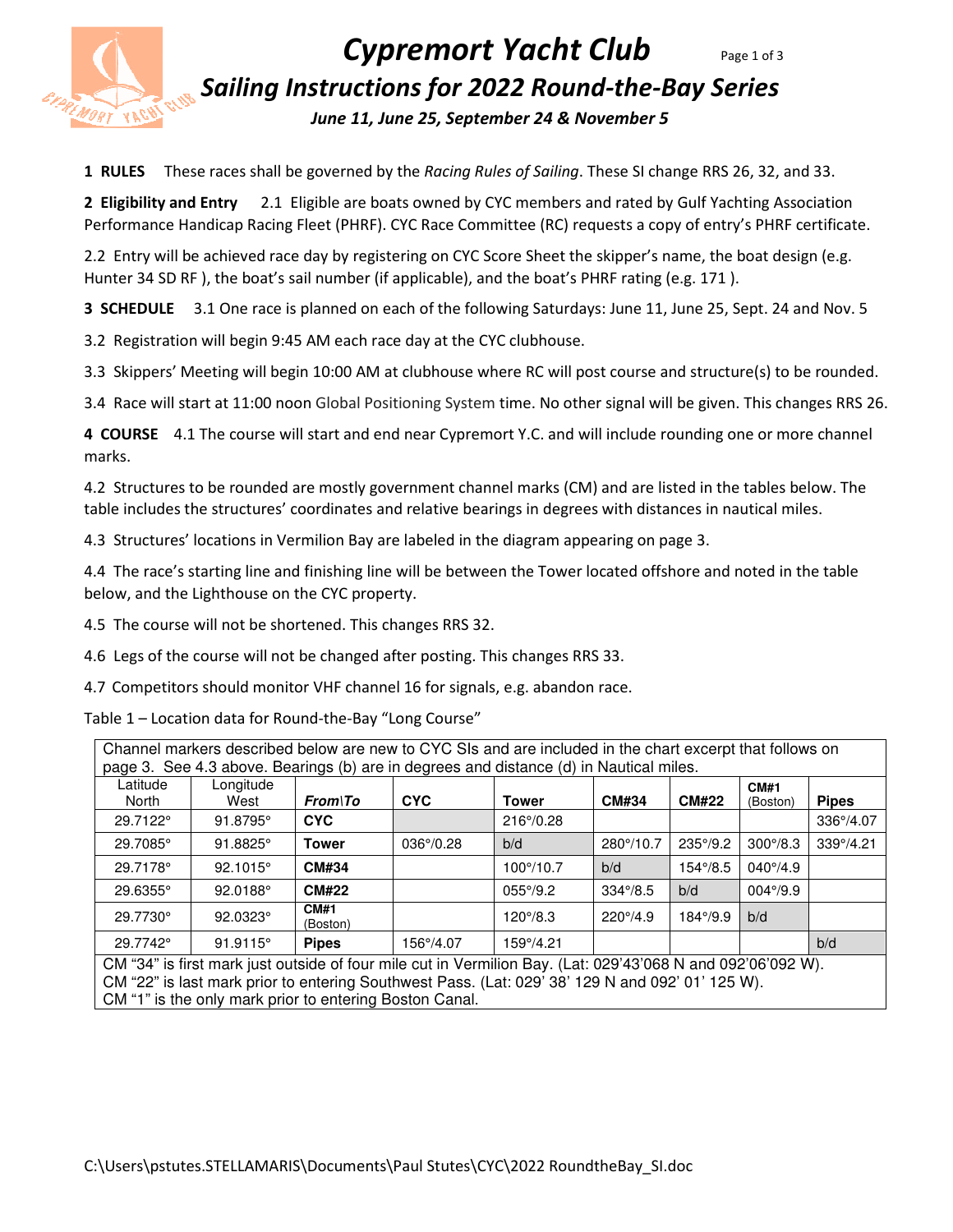

# *Cypremort Yacht Club* Page 2 of 3

*Sailing Instructions for 2022 Round-the-Bay Series* 

*June 11, June 25, September 24 & November 5*

5.1 At finish each boat will note the time of day of her finish and later properly record it on the CYC Score Sheet located in the clubhouse. The Race Committee will use the "time of finish" to calculate elapsed time and score the entry.

5.2 Low Point System of RRS Appendix A will be used.

## **6 NOTICES TO COMPETITORS**

Notices including the day's course will be posted on official notice board located at CYC clubhouse.

### **7 DISCLAIMER OF LIABILITY**

7.1 A boat that retires from a race shall notify the race committee as soon as possible.

7.2 Competitors participate in the races entirely at their own risk. See RRS 4, Decision to Race.

7.3 Neither the organizing authority nor any member will accept liability for material damage or personal injury or death sustained in conjunction with or prior to, during, or after the races in this series.

### **8 INSURANCE**

Each participating boat shall be insured with adequate and valid third-party liability insurance.

------------------------------------------------End of Sailing Instructions------------------------------------------------------

Table containing the location of additional Vermillion Bay marks and structures that may be used by the Race Committee to define a shorter course.

| Latitude  | Longitude | $From \setminus To$ | <b>CYC</b>         | Tower              | <b>CM#8</b>        | CM #9              | CM #12             | CM #14             | CM #16             | Pipes              |
|-----------|-----------|---------------------|--------------------|--------------------|--------------------|--------------------|--------------------|--------------------|--------------------|--------------------|
| North     | West      |                     |                    |                    |                    |                    |                    |                    |                    |                    |
| 29°42.734 | 91°52.769 | <b>CYC</b>          |                    | $216^{\circ}/0.28$ | $253^{\circ}/3.37$ | $268^{\circ}/2.73$ | $288^{\circ}/2.30$ | $334^{\circ}/2.65$ | 358°/4.07          | 336°/4.07          |
| 29°42.507 | 91°52.953 | Tower               | 036°/0.28          |                    | $256^{\circ}/3.15$ | $273^{\circ}/2.58$ | $294^{\circ}/2.24$ | 339°/2.79          | 001°/4.29          | 339°/4.21          |
| 29°41.748 | 91°56.468 | CM #8               | $073^{\circ}/3.37$ | $076^{\circ}/3.15$ |                    | $029^{\circ}/1.01$ | $032^{\circ}/1.96$ | $032^{\circ}/3.94$ | $032^{\circ}/5.92$ | $019^{\circ}/4.94$ |
| 29°42.631 | 91°55.907 | CM #9               | $088^{\circ}/2.73$ | $093^{\circ}/2.58$ | $209^{\circ}/1.01$ |                    | 034°/0.95          | $032^{\circ}/2.93$ | 032°/4.91          | $016^{\circ}/3.96$ |
| 29°43.425 | 91°55.295 | CM #12              | $108^{\circ}/2.30$ | $114^{\circ}/2.24$ | $212^{\circ}/1.96$ | 214°/0.95          |                    | $032^{\circ}/1.98$ | 032°/3.96          | $010^{\circ}/3.07$ |
| 29°45.120 | 91°54.111 | CM #14              | $154^{\circ}/2.65$ | $159^{\circ}/2.79$ | $212^{\circ}/3.94$ | $212^{\circ}/2.93$ | $212^{\circ}/1.98$ |                    | $032^{\circ}/1.98$ | $340^{\circ}/1.42$ |
| 29°46.811 | 91°52.927 | CM #16              | 178°/4.07          | $181^{\circ}/4.29$ | $212^{\circ}/5.92$ | $212^{\circ}/4.91$ | $212^{\circ}/3.96$ | $212^{\circ}/1.98$ |                    | $257^{\circ}/1.57$ |
| 29°46.452 | 91°54.688 | Pipes               | 156°/4.07          | $159^{\circ}/4.21$ | $199^{\circ}/4.94$ | $196^{\circ}/3.96$ | $190^{\circ}/3.07$ | $160^{\circ}/1.42$ | $077^{\circ}/1.57$ |                    |

Table 2 – Location data for Round-the-Bay "Short Course"

CYC Race Committee Contact:

Paul Stutes (337) 303-2721, pstutes@stellamarislls.com